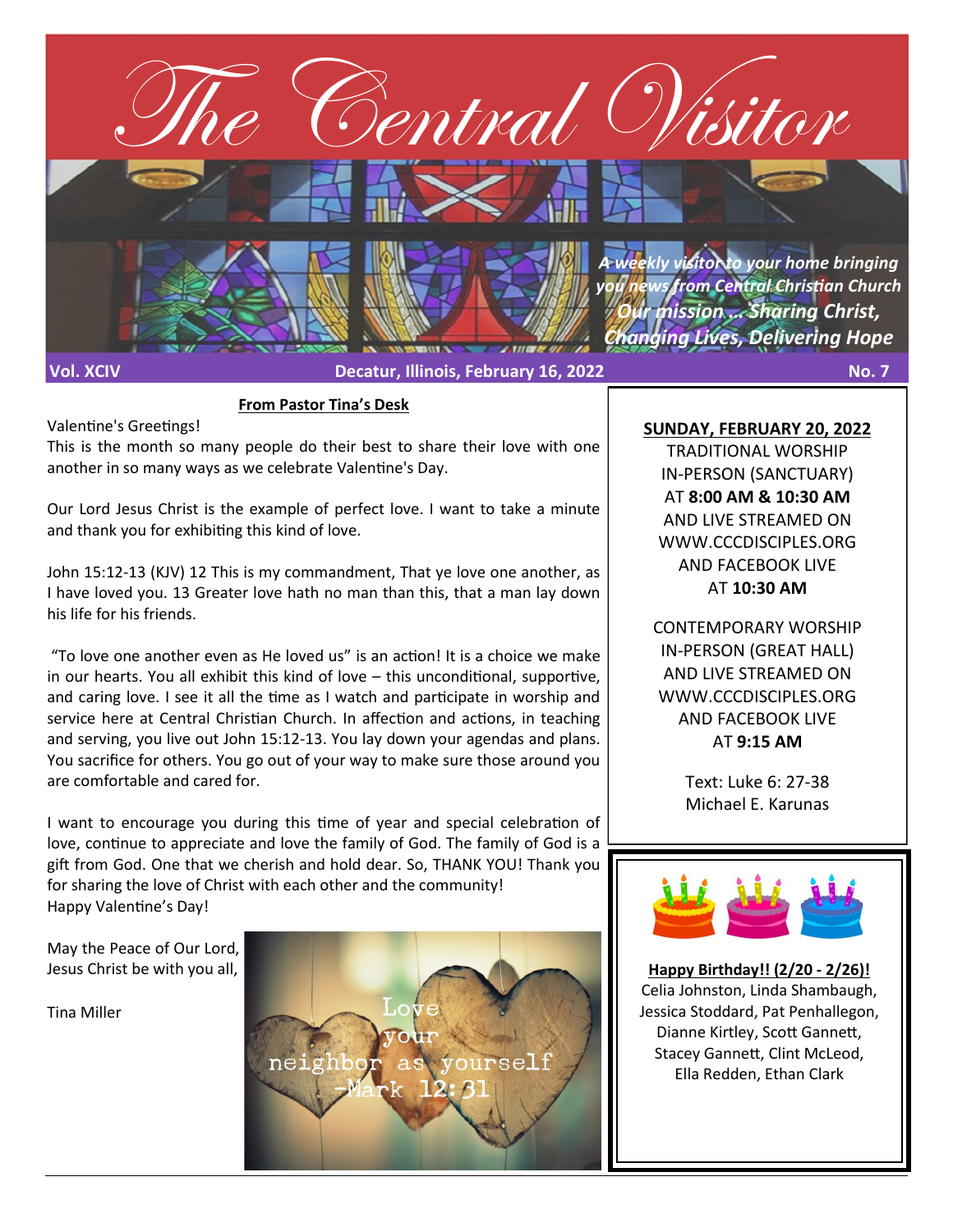### **How to "Text to Give" vs. Texting for Forms/Registrations/ Event Sign Ups/Etc.**

Hi everyone! I've had some questions about using our text number service, so I thought I'd do a quick "how to" for some clarification. -Kathleen :)

### **Our Text Number for Giving and Forms: 217-212-2173**

## **"Text to Give"**

The First Time- Text GIVE to the number above– only GIVE (all caps)! You will then receive a link where you can set up your online giving account (or sign in with your text number, if you've already set up an online account). You can then tell it what you want to give and when. Every time after that– You can text GIVE XX (where XX is the amount of money you wish to give). No need to set up the account again.

### **Receiving a Form via Text/Event Sign-Ups/Prayer Requests/Visitor Forms/Etc.**

Look for the word promoted for the event or form. For example, our prayer request form's word is PRAY. The Visitor form's word is VISITOR. (These words are case-sensitive, and we try to choose words with all caps.) Text *only the word we promote for the event or form* (nothing else!) to our text number above. When you send this word to the text number, it sends you a link to the form for the event/ prayer request/ registration/etc., where you can fill in the information needed. If you text any additional words, the system gets confused and it will send you the Giving form instead.

Hope this helps! Have a great week! -Kathleen :)

# Minister's Article

# *Lent 2022*

The season of Lent begins on March 2 this year (with Ash Wednesday) and culminates with Holy Week, including Palm Sunday (April 10), Maundy Thursday (April 14), and Easter Sunday (April 17). Lent is a six-week season that prepares us for the death and resurrection of Jesus Christ. Just as Advent is a time to prepare for the coming of Christ, Lent is a time to focus ourselves spiritually on the significance of the Jesus' sacrifice and triumph over death.

There will be many opportunities to participate in Lenten activities this year. Next week we will share more about our annual Ash Wednesday service. Additionally, we are already working with 5 youth who will be confessing their faith and getting baptized during Holy Week! Today, however, I wanted to share with you the theme for Lent 2022.



- Each Sunday for the 6 weeks of Lent, our worship emphasis will be one of the prayers Jesus prayed during – from his prayer in Gethsemane ("Not my will but thine be done") to this prayer from the cross ("Father, Forgive them...") along with others as well.
- We will also be asking everyone to participate in a 6-week small group during Lent. One of the focus areas of our Strategic Plan is growing small groups. This is an opportunity to do so. The small groups will follow a curriculum that goes along with the Sunday sermons. There will be a chance to get to know the other members of your small group and dig deeper into the scripture for the week. Most importantly, there will be a prayer focus for each week. The small groups will provide opportunities to share personal experiences about each prayer practice.
- Finally, we want to encourage everyone in the church to strengthen their personal prayer life. All that is preached about on Sundays and all that is discussed in the small groups is meant to support our personal prayer at home. So... we are going to set a goal and issue a challenge. For the season of Lent, we want to have our church – collectively – pray 750 hours! Where does that number come from? 150 people praying for 10 minutes a day, 5 days a week for the 6 weeks of Lent!!! We will be recording our progress in the Friendship Center every week of the Lenten season.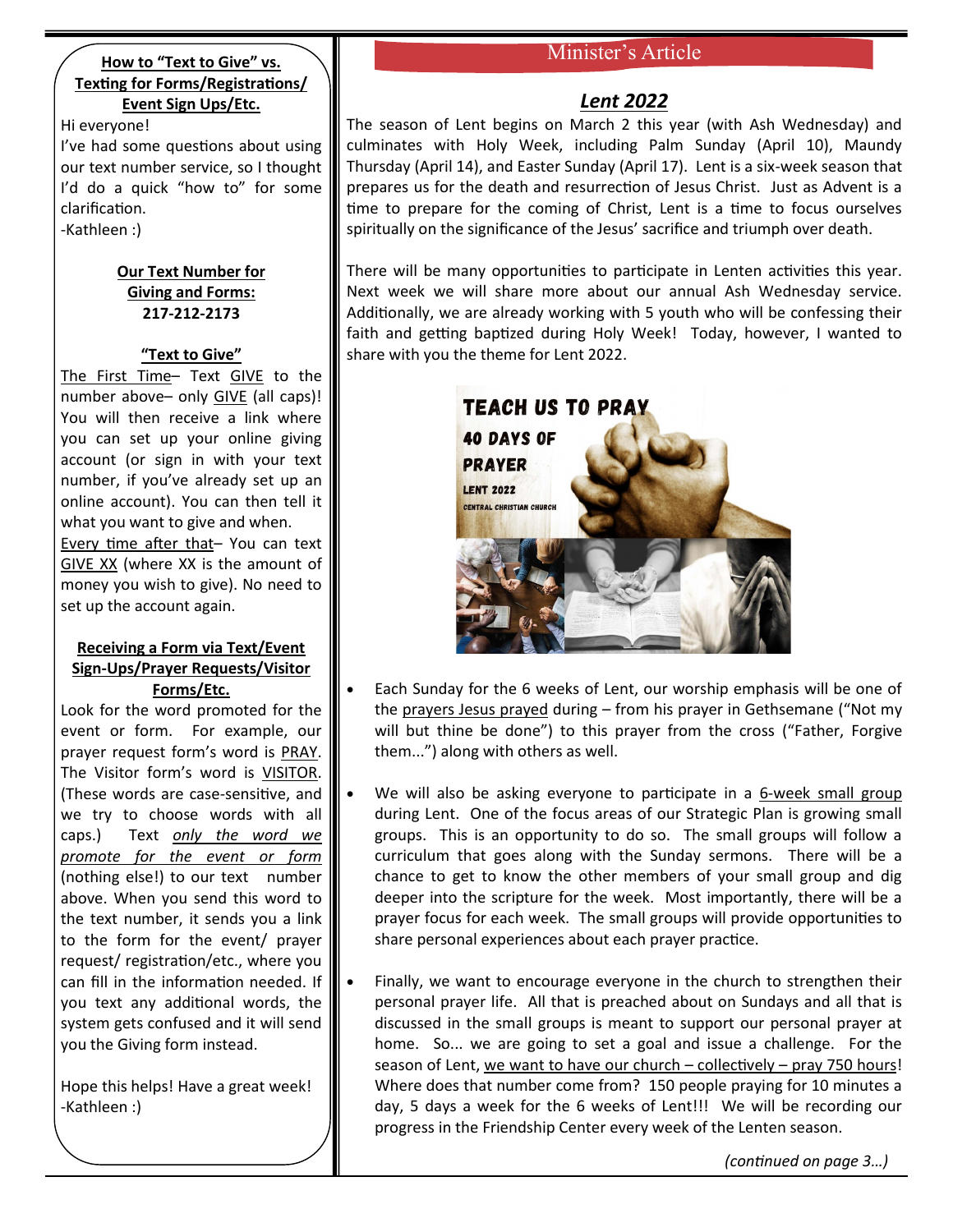As you can see, there will be multiple opportunities for you to commit yourself to spiritual growth during Lent 2022. And we hope you will participate as much and as often as you can. Right now, however, need your help: *We are looking for individuals (or partners/couples) to be small group leaders.* The curriculum is already prepared and small group leaders simply need to guide the group through the material. Small group leaders can choose the day and time of the week their small group meets. There will be a training session for all leaders once we have them in place. If you are willing to be a small group leader please contact me ([mkarunas@cccdisicples.org\).](mailto:mkarunas@cccdisicples.org)

Blessings – Michael

#### **Small Groups this Week**

*Let us know what your small group's focus is this week, and we'll let others know about it! If you would like to attend any of these groups, simply show up! If you would like more info before attending, let us know ([central@cccdisciples.org\)](mailto:central@cccdisciples.org).* 

Tuesday Journeymen (men's bible study) Connection Café at 7:00 a.m. Conversation led by Brian Maple and Jim Fitzpatrick

Thursday Journeymen (men's bible study) Connection Café at 4:00 p.m. Conversation led by Michael E. Karunas

Koinonia (mixed small group) Room 412 at 5:30 p.m. Discussing Tony Evans book "Kingdom Disciples" (focus on leading a Christcentered life and sharing faith with others).

#### **Service opportunities at Good Samaritan Inn**

 For the calendar year 2022, Central Christian Church has reserved five Saturdays at Good Samaritan Inn:

March 19, May 14, August 13, October 15, November 12

 On each of these dates, Central will provide the food, and Central volunteers take full responsibility for preparing and serving lunch for Good Samaritan diners. If you can help, please note the dates and watch for a sign-up opportunity closer to each date. On each of these Saturdays, workers are needed 8 a.m.-10:30 a.m. to prepare the meal and 11 a.m.—1 p.m. to serve lunch. Volunteers also shop for the needed grocery supplies one or two days in advance.

 If you would consider helping but would like to know more about what is involved, talk with co-chairs Dave Wagner, (217) 433-2367 or Shirley Swarthout, (217) 620-3246.

 Workers from Central also volunteer at Good Samaritan on the second Monday each month, assisting the staff with preparing food and serving the meal for that day. Shifts are 9 a.m.-11 a.m. and 11 a.m.-1 p.m. For more information or to volunteer, contact Judy Ford (217) 433-1585.

 The Good Samaritan Inn serves a hot, nutritious, mid-day meal to all those who need it seven days a week, year-round. All are welcome; no questions asked.

Whether on a Monday or a Saturday, new volunteers are always welcome!



#### **Sunday (20)**

 8:00-Traditional Worship, Sanctuary 9:15-Contemporary Worship, Great Hall & Facebook Live & Live Stream 10:30-Traditional Worship, Sanctuary & Facebook Live & Live Stream **Monday (21) Tuesday (22)** 7:00-Journeymen, Connection Café 9:00-Christcare Stitchers, 407 **Wednesday (23)** 10:00-Ministers' Meeting **Thursday (24)** 10:00-Alanon, 340 4:00-Journeymen 2, Connection Café 5:30-Koinonia, 412 6:00-Brass Choir, Disciples Room 7:00-Chancel Choir, Choir Room **Friday (25) Saturday (26)** 9:00-Faith Quest **Sunday (27)**

 8:00-Traditional Worship, Sanctuary 9:15-Contemporary Worship, Great Hall & Facebook Live & Live Stream 10:30-Traditional Worship, Sanctuary & Facebook Live & Live Stream

### **Evening Meeting Adjustments Notice**

Do you have a meeting after 4:30 PM on a week day at Central? If so, please plan to have one of your group participants be prepared to answer the door for your group members. Due to staffing issues, the church may not have anyone available to answer the call box at the West Entrance.

**Counting On You Sunday, February 13, 2022** Total worshipping online = 287 Total worshipping in-person = 142